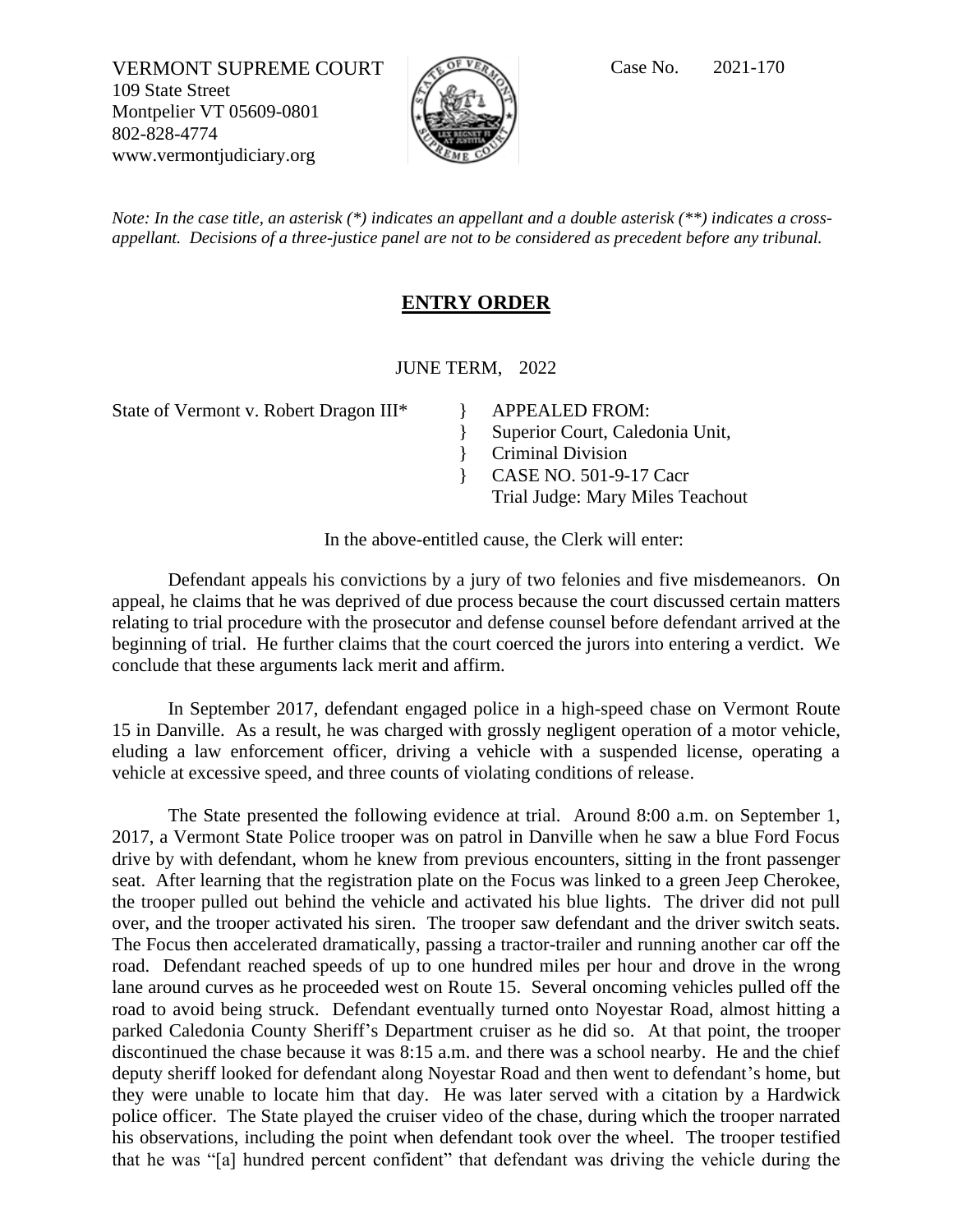chase. The chief deputy sheriff testified that about a year after the chase, he heard defendant comment that "if I'm not caught behind the wheel—if you're not stopping me behind the wheel, that you can't prove it's me." The jury found defendant guilty on all counts and he was sentenced to two-and-a-half to three-and-a-half years to serve. This appeal followed.

Defendant first argues the court violated his right to be present during trial by discussing the charges and various logistical issues with the prosecutor and defense counsel before defendant arrived on the morning of trial and before the jury entered the courtroom. The transcript shows that the court and the attorneys first discussed which charges the State planned to present to the jury. The prosecutor then stated that he planned to play the cruiser video during the trooper's testimony, and the attorneys discussed where they would stand and where the screen would be positioned. The prosecutor said, "[t]here's no audio the first thirty seconds and then with about twenty seconds left, the officer pulls over and there's some talking between himself and another officer. So I think we had discussed my just shutting off the audio at that point." Defense counsel did not object to this procedure and stipulated to the admission into evidence of the disc containing the video. The court and the attorneys then discussed how long the trial would take, the prosecutor's plan to use certified copies of the docket entries in defendant's prior criminal cases, and whether excessive speed was a lesser-included offense of grossly negligent operation. At that point, defense counsel noted that defendant had not yet arrived, and the court went into recess so that defense counsel could attempt to contact defendant. Approximately fifteen minutes later, the jury entered and trial began; defendant evidently had arrived by that point.<sup>\*</sup>

Defendant argues that the discussion in his absence violated his constitutional right to be present at all phases of trial. He contends that he was prejudiced by the violation because if he had been present, he would have strongly objected when the prosecutor indicated that he planned to mute the cruiser video recording after the trooper discontinued the chase, pulled over, and started speaking to the chief deputy sheriff. Defendant argues that the audio recording showed that the trooper was enjoying his first high-speed chase and that this undermined the credibility of his identification of defendant.

"One of the most basic of the rights guaranteed by the Confrontation Clause is the accused's right to be present in the courtroom at every stage of his trial." Illinois v. Allen, 397 U.S. 337, 338 (1970); see also State v. Nguyen, 173 Vt. 598, 599 (2002) (mem.) (recognizing that Article 10 of Vermont Constitution guarantees same right to defendants). "[A] defendant is guaranteed the right to be present at any stage of the criminal proceeding that is critical to its outcome if his presence would contribute to the fairness of the procedure." Kentucky v. Stincer, 482 U.S. 730, 745 (1987); see also State v. Tobin, 2018 VT 108, ¶ 20, 208 Vt. 518 (in determining whether defendant had right to be present at particular stage, question is whether defendant's absence affected fairness of proceeding).

This right is not absolute, however. It may be waived, see Nguyen, 173 Vt. at 599, and it does not apply "when presence would be useless, or the benefit but a shadow." Snyder v. Massachusetts, 291 U.S. 97, 106-07 (1934). For example, the U.S. Supreme Court has held that a defendant did not have the right to be present at a hearing to determine whether two child witnesses were competent to testify because there was no indication that his presence "would have been useful in ensuring a more reliable determination" on that issue. Stincer, 482 U.S. at

<sup>\*</sup> The court's record shows that defendant was present at trial, and defendant does not claim that he missed any other portion of the trial after the jury entered.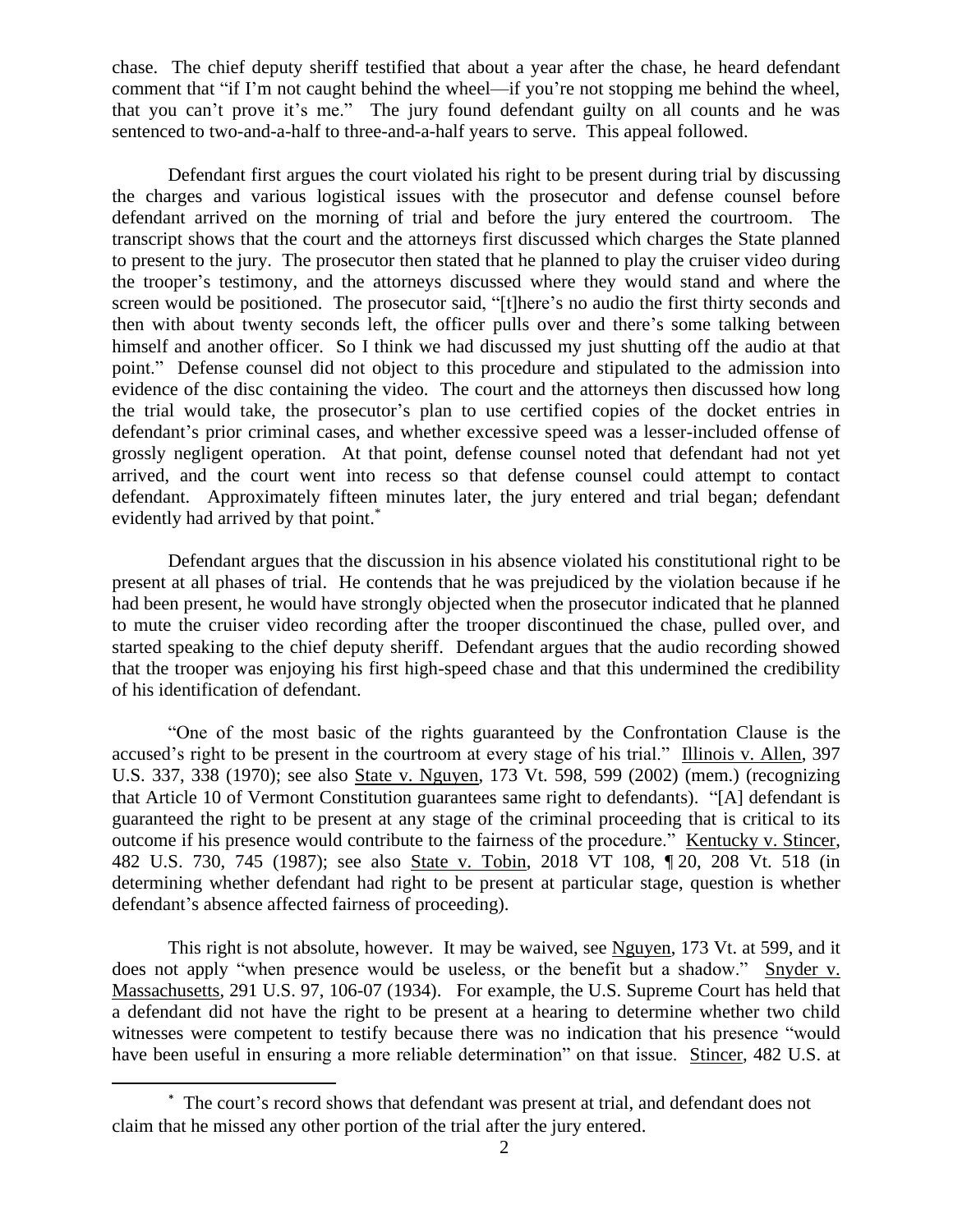747. Similarly, Vermont Rule of Criminal Procedure 43(c)(1) provides that "[t]he defendant's presence is not required at a conference or argument upon a question of law." V.R.Cr.P. 43(c)(3); see Tobin, 2018 VT 108, ¶ 22 (holding defendant had no right to be present at hearing when trial court corrected initial sentence because he was present at initial sentencing, court imposed same minimum sentence, and court lacked discretion in correcting maximum sentence).

Because defendant did not object to the alleged confrontation violation below, we review his claim for plain error, "which requires the showing of a glaring error so grave and serious that it strikes at the very heart of the defendant's constitutional rights." State v. Grace, 2016 VT 113, ¶ 11, 204 Vt. 68 (quotation omitted). We conclude that no error occurred here. The discussion between the attorneys and the judge about the presentation of the video recording concerned trial procedure, and courts have generally held that defendants do not have the right to be present during sidebar or chambers conferences concerning trial procedure or the progress of the trial. United States v. Taylor, 489 F. App'x 34, 44 (6th Cir. 2012); see also United States v. Barth, 424 F.3d 752, 762-63 (8th Cir. 2005) (holding that "defendant's presence is not required at a conference regarding trial procedure"); United States v. Romero, 282 F.3d 683, 689-90 (9th Cir. 2002) (holding that defendant does not have constitutional or statutory right to attend conference between court and counsel to discuss jury instructions). Furthermore, defendant was present during the trial itself when the State played the video for the jury. If he had an objection to muting the audio, he could have raised it at that point; he did not. We are therefore unpersuaded that defendant's absence from the pretrial conference affected the fairness of the proceeding.

Defendant also contends that his absence during the court's discussion with the attorneys about which counts were to be tried violated his due process right to be informed of the charges against him. See Smith v. O'Grady, 312 U.S. 329, 334 (1941) (describing notice to defendant "of the true nature of the charge against him" as "the first and most universally recognized requirement of due process"). This argument lacks merit. The information filed by the State clearly set forth the charges against defendant. The record shows that defendant was provided with the information and affidavit and waived the reading of the charges at his arraignment. See Tobin, 2018 VT 108,  $\P$  7 (holding defendant received proper notice where record showed he received information and had opportunity at arraignment to have charges read). Defendant was present when the court read the charges that were to be tried to the jury. He could have raised an objection at that time if he had one; he did not. Defendant does not argue that the charges of which he was convicted were different than what was read by the court. Nor does he identify any prejudice that resulted due to his absence from the pretrial discussion of the charges. We therefore see no violation.

Defendant next argues that the verdict must be reversed because the court gave a coercive instruction to the jury. At the close of evidence, the court instructed the jury on the seven counts. The jurors deliberated for over three hours and then sent a note to the judge asking, "What happens—we cannot agree on a verdict." After some discussion with the attorneys, the court proposed the following response: "If you cannot reach a unanimous verdict, then you become a hung jury and your foreperson notifies the Court that you cannot reach a unanimous verdict. Would additional time to deliberate either today or another day help you determine whether or not you can reach a unanimous verdict?" Defense counsel and the prosecutor agreed to the court's proposed response. After deliberating for an additional fifteen minutes, the jury reached a verdict of guilty on all counts.

The trial court has discretion to give "a supplemental jury instruction to encourage a jury to continue deliberations when they cannot agree on a verdict." State v. Rolls, 2020 VT 18, 17,